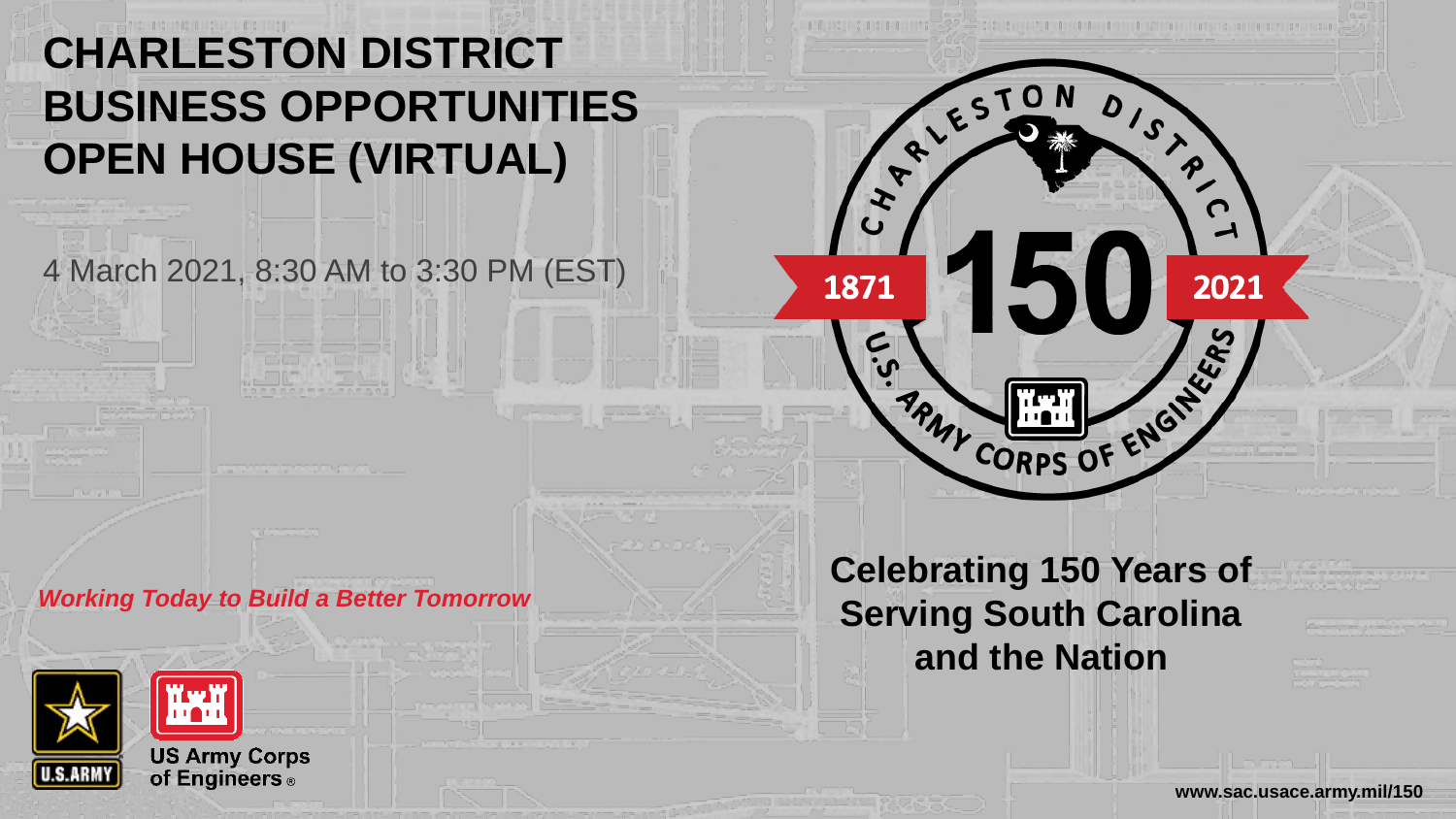

# **OPEN HOUSE AGENDA (PAGE 1 OF 2)**



8:30 – 8:45 AM Welcome & Introductions Lisa Metheney, Deputy District

8:45 – 9:00 AM Charleston District Perspective LTC Rachel Honderd

9:00 – 9:30 AM Civil Works Programs Jeff Livasy

9:30 – 10:00 AM Military Programs **Brian Williams** 

10:00 – 10:15 AM Break

10:15 – 10:45 AM Interagency Programs Brian Edwards

Engineer for Programs and Project Management

District Commander

Chief, Civil Works Programs

Chief, Military Programs

Chief, NR and IIS Programs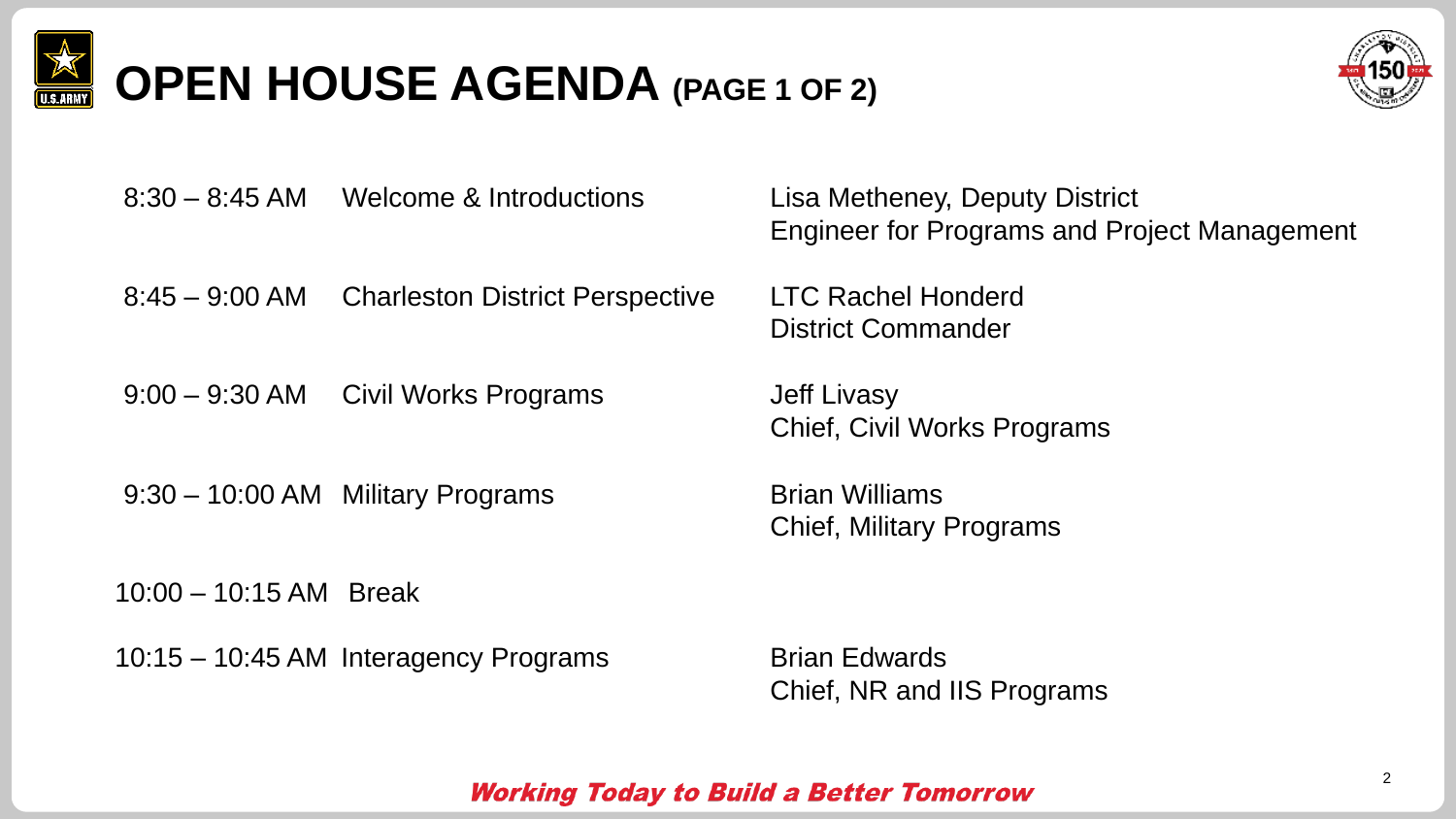

# **OPEN HOUSE AGENDA (PAGE 2 OF 2)**



10:45 – 10:55 AM Engineering Division Carole Works

10:55 – 11:05 AM Construction Division Divident David Dodds

11:05 – 11:20 AM Contracting Division Charlenne Figgins

11:20 – 11:45 AM SC Small Business Scott Bellows

11:45 – 1:00 PM Lunch

1:00 – 1:15 PM Small Business Office Wayne Hiatt

1:15 – 3:30 PM Visits with Key District Staff Virtual Break Out Rooms

Chief, Engineering Division Chief, Construction Division

Chief, Contracting Division

Development Center **Procurement Specialist** 

Chief, Small Business Office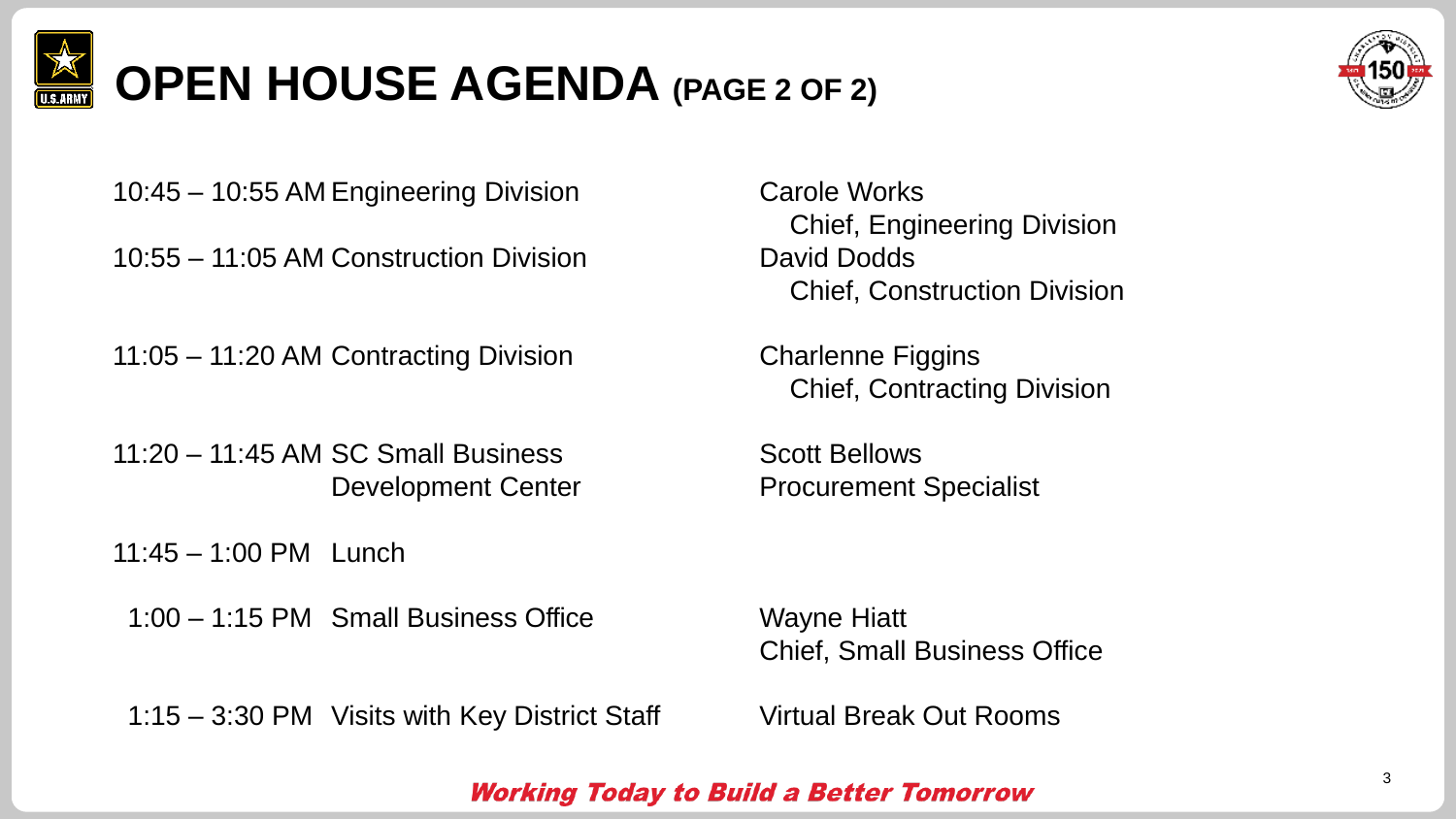



## Overview of Program

Historical dollars and type of requirements

FY21 Projections

Tips to Contractors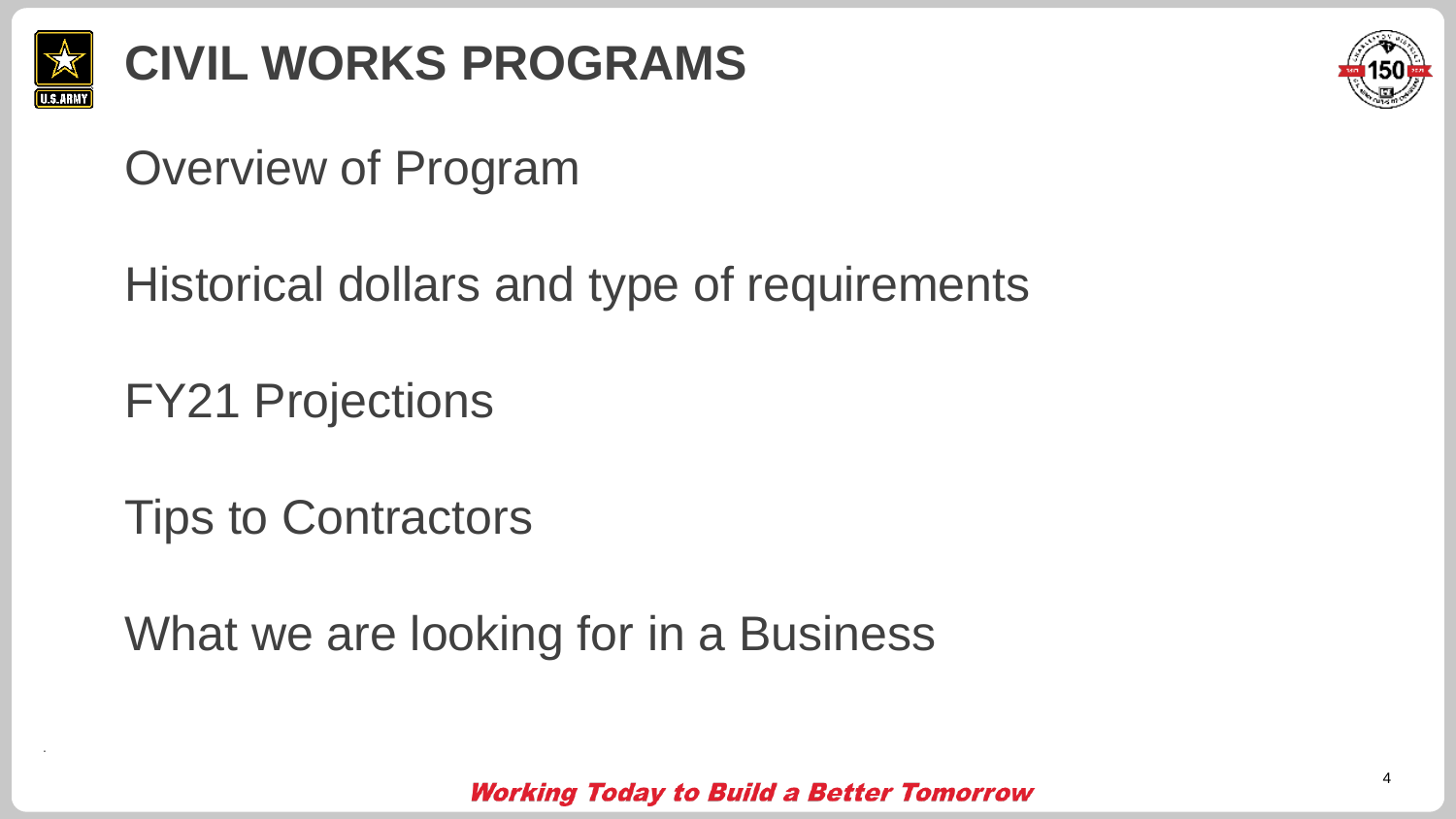

## **CIVIL WORKS PROGRAMS**



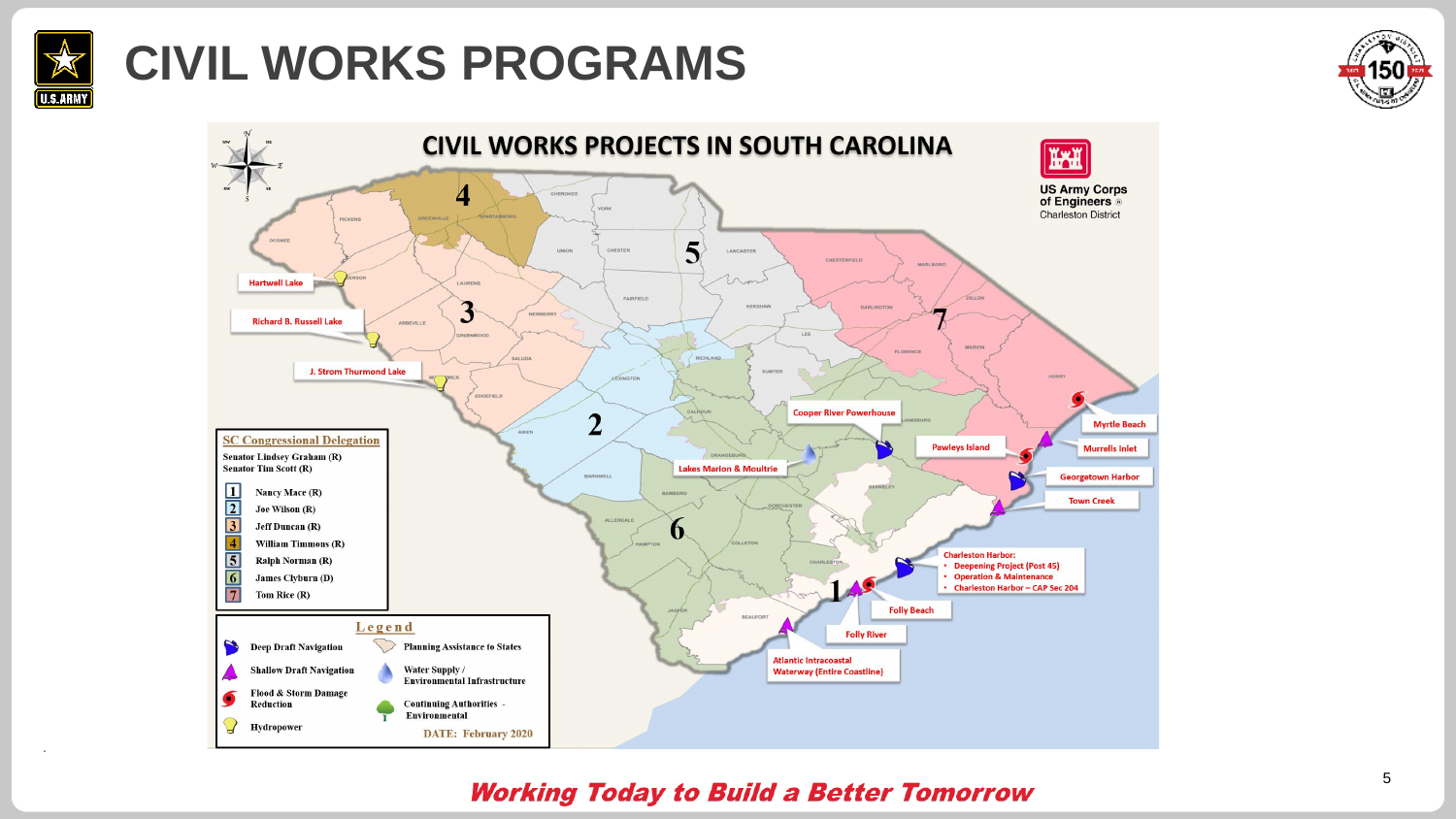

## **CIVIL WORKS PROGRAMS**



| <b>Program</b>     | <b>Project</b>                                               | <b>Location</b>                      | <b>Advertised</b><br>Date | <b>Award</b><br><b>Date</b> | Range            | <b>Small</b><br><b>Business Set</b><br><b>Aside</b> | <b>Solicitation #</b> |
|--------------------|--------------------------------------------------------------|--------------------------------------|---------------------------|-----------------------------|------------------|-----------------------------------------------------|-----------------------|
| <b>CIVIL WORKS</b> | <b>Construction of Water Tower</b>                           | <b>Dorchester</b><br>County, SC      | $2nd$ Qtr, FY21           | $3rd$ Qtr,<br><b>FY21</b>   | \$5-10M          | <b>Small Business Set</b><br><b>Aside</b>           | W912HP21R0001         |
| <b>CIVIL WORKS</b> | LM Winding Woods Reach $-$<br><b>Water Line</b>              | <b>Dorchester</b><br>County, SC      | $2nd$ Qtr, FY21           | $3rd$ Qtr,<br><b>FY21</b>   | $$5-10M$         | <b>TBD</b>                                          | <b>TBD</b>            |
| <b>CIVIL WORKS</b> | <b>BPA Obstruction Removal in Federal</b><br><b>Channels</b> | <b>South Carolina</b>                | $2nd$ Qtr, FY21           | $3rd$ Qtr,<br><b>FY21</b>   | <b>\$25-100K</b> | <b>TBD</b>                                          | W912HP21T0001         |
| <b>CIVIL WORKS</b> | Post 45 Daniel Island Middle Cell Dike<br>Raise              | <b>Berkeley</b><br><b>County, SC</b> | 4 <sup>th</sup> Qtr, FY21 | $4th$ Qtr,<br><b>FY21</b>   | <b>TBD</b>       | <b>TBD</b>                                          | <b>TBD</b>            |
| <b>CIVIL WORKS</b> | <b>Pawleys Island Fencing and Grassing</b>                   | Georgetown<br><b>County, SC</b>      | $4^{\text{th}}$ Qtr, FY21 | $4th$ Qtr,<br><b>FY21</b>   | $<$ \$1M         | <b>TBD</b>                                          | <b>TBD</b>            |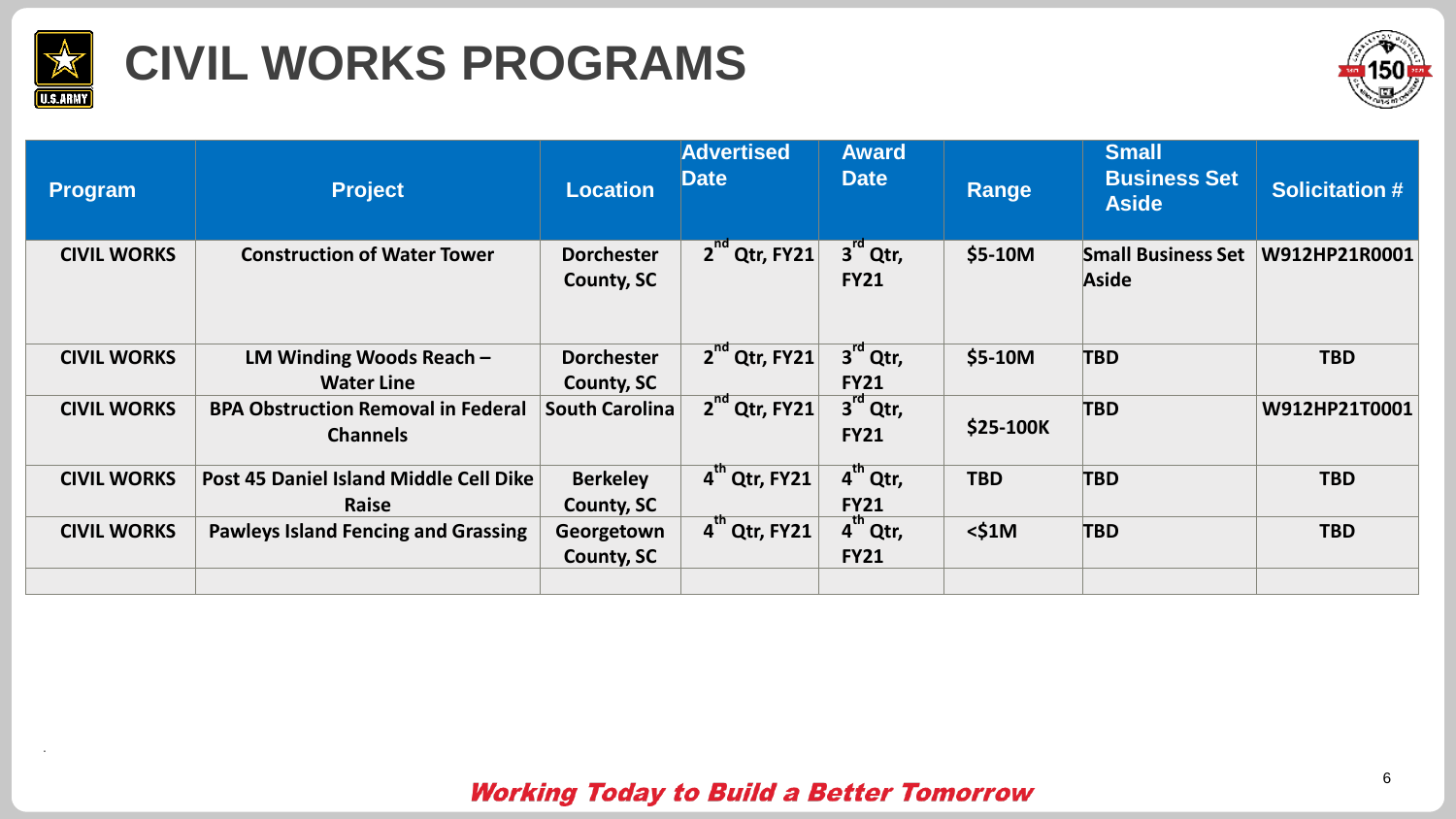

## **CIVIL WORKS PROGRAMS**



## What we are looking for in a Business

- Majority is specialized marine work.
- Also contract utility work, drainage channel repairs, work at our St. Stephens (Cooper River) Powerhouse, and beach projects.
- Majority of solicitations are is IFBs, competitive, public bid openings with a responsibility determination.
- Experienced contractors that have operators and equipment such as long reach excavators, marine equipment (barges), dredging plant, etc. that can access Corps assets via water.
- Current budgets are limiting amount of work we can get done on the AIWW and other navigation assets due to industry pricing. Industry feedback is needed on how we could contract more cost effectively.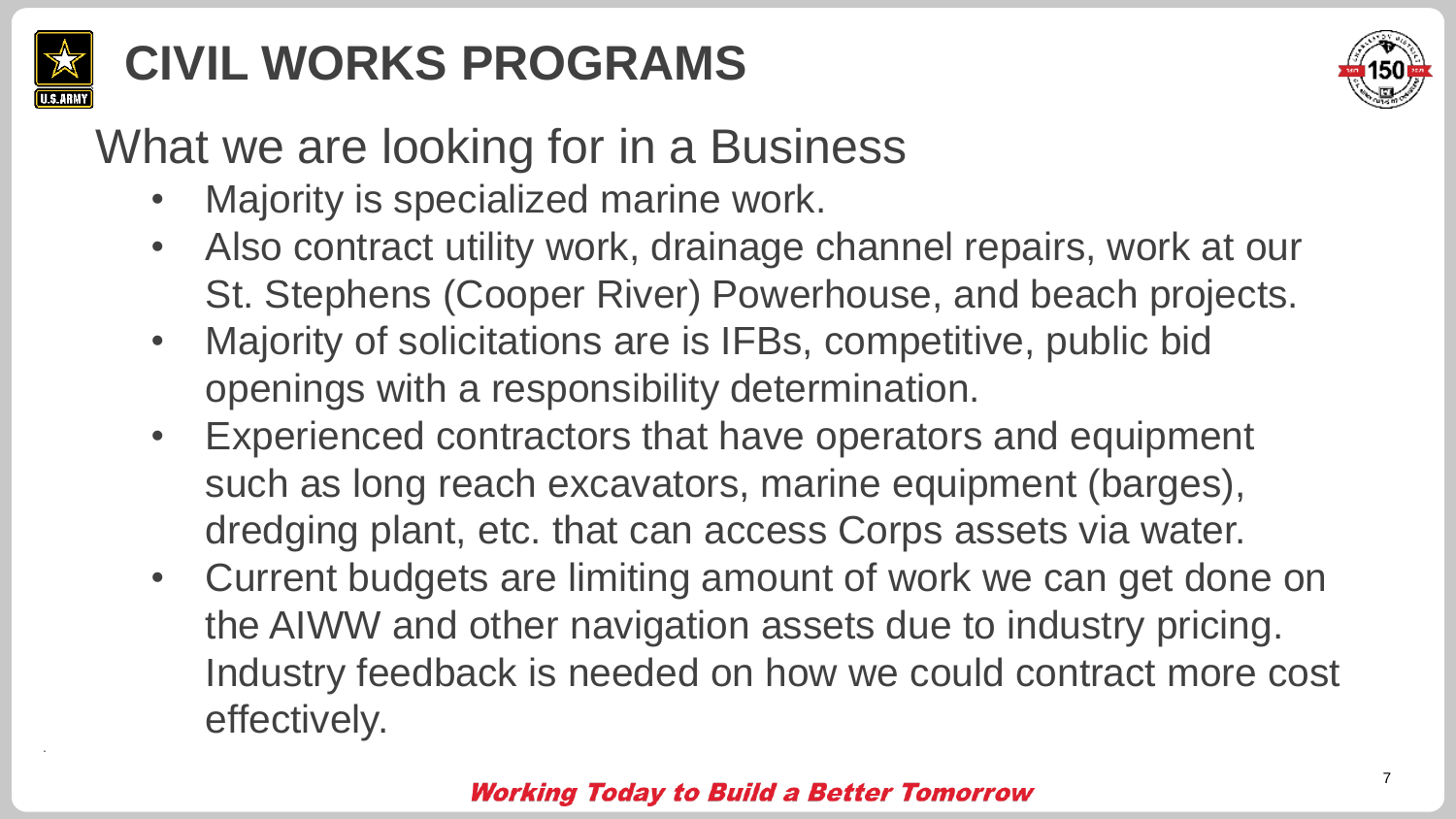

# **MILITARY PROGRAMS**



## Overview of Program

Historical dollars and type of requirements

FY21 Projections

Tips to Contractors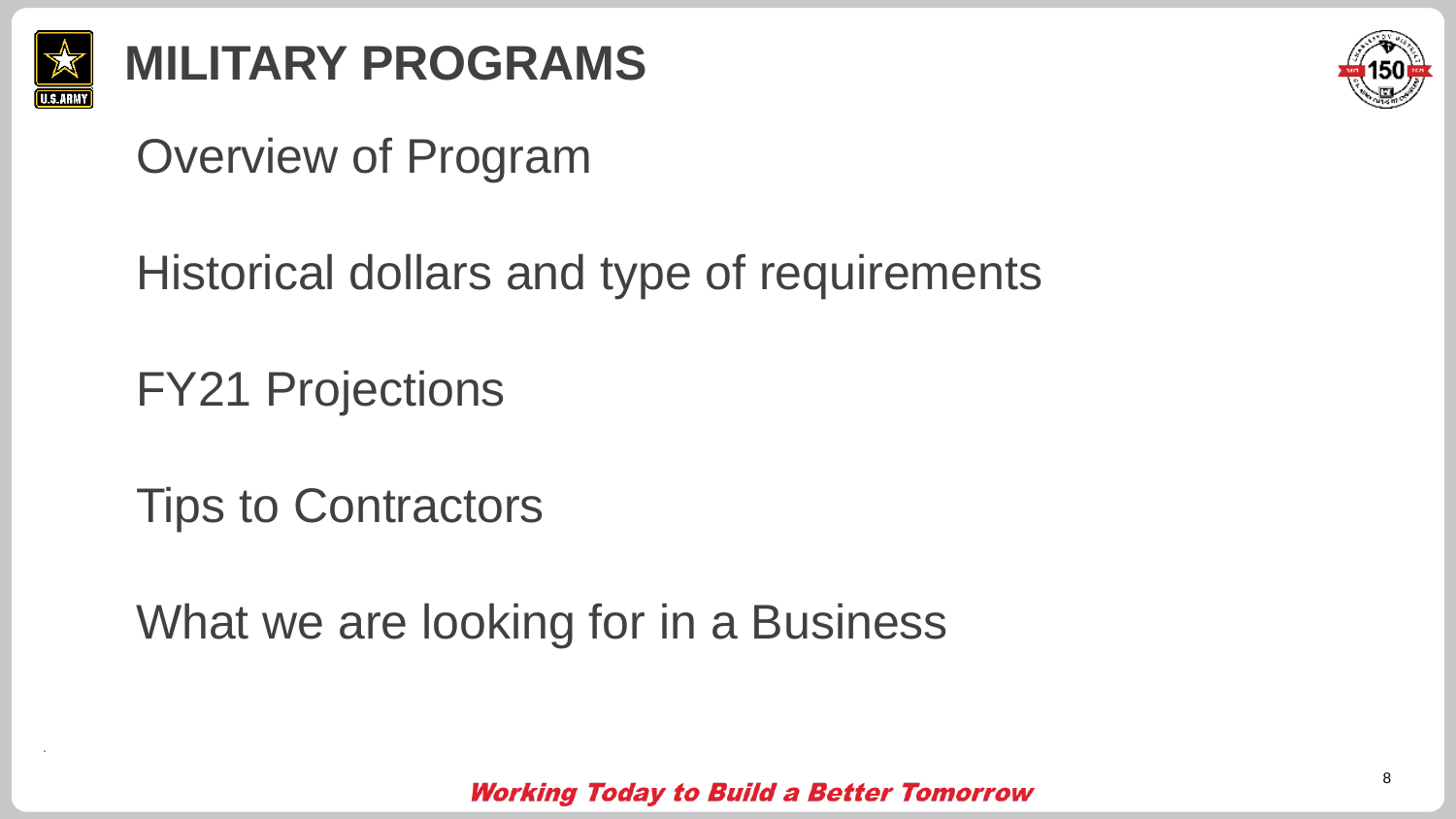



## **Overview of Program**

- Customers located in the local area (SC) and also within the SE Region
- Primary customers
	- Ft Jackson
	- 81<sup>st</sup> Readiness Division
	- Joint Base Charleston
- Less frequent customers
	- USCG
- Types of work
	- MILCON
	- UMMC
	- O&M/SRM
	- Facilities Investment/Preventative Maintenance
- **Range of Contract Value** 
	- \$100K \$70M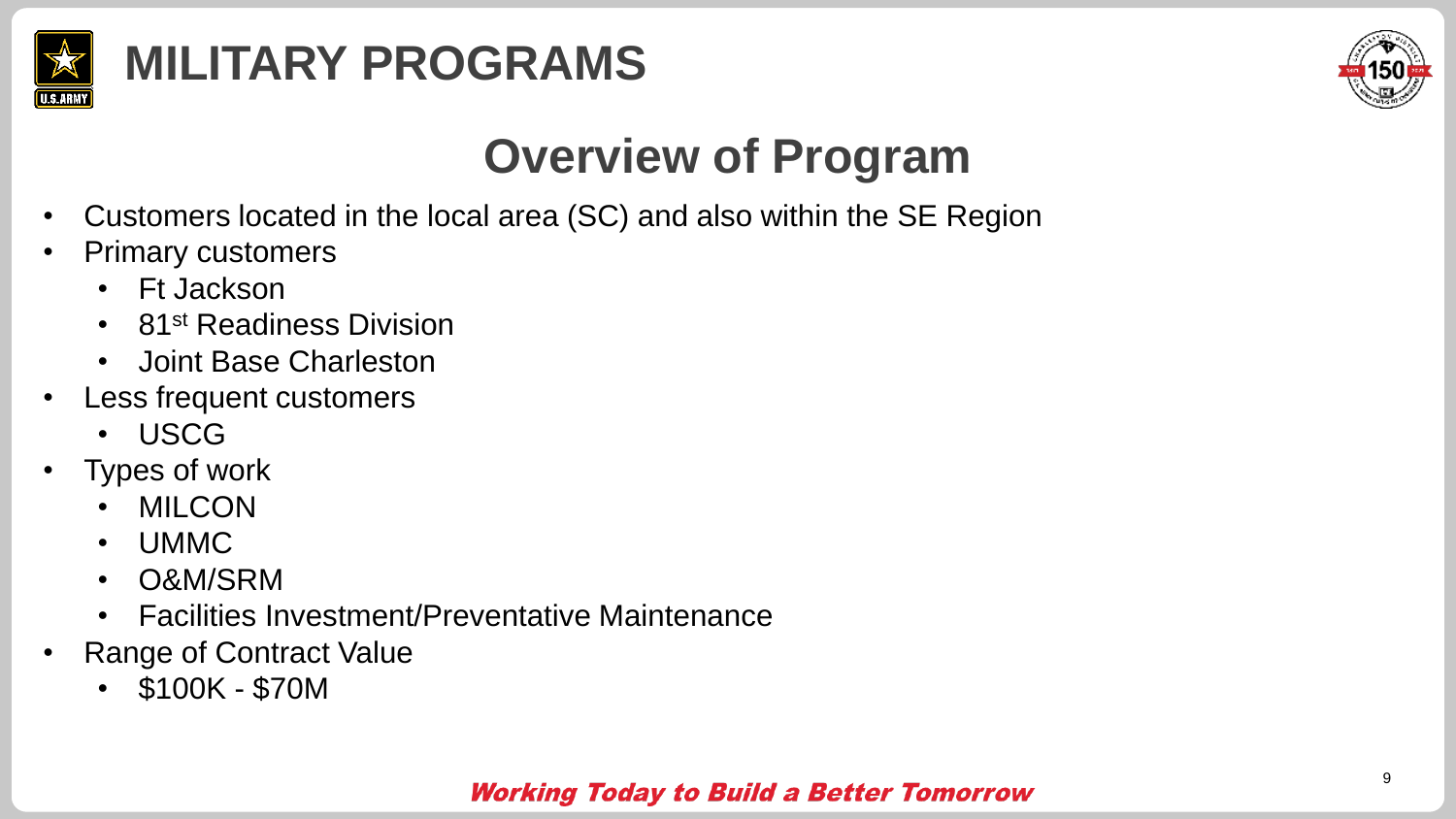



## **Fort Jackson – Richland County, SC**

SAC serves as the Fort Jackson MILCON design & execution agent, as well as preventive maintenance and SRM contract acquisitions followed by quality contract administration support for awarded contracts.

### **FY21 MILCON = Two (2) projects**

- BTC4, Ph2
- Reception Complex, Ph1

#### **Preventive Maintenance Contract**

• Supports 113 buildings approx. 5.7M square feet

### **SRM Contracts**

• FY20 Awards: 13 projects valued at approx. \$40M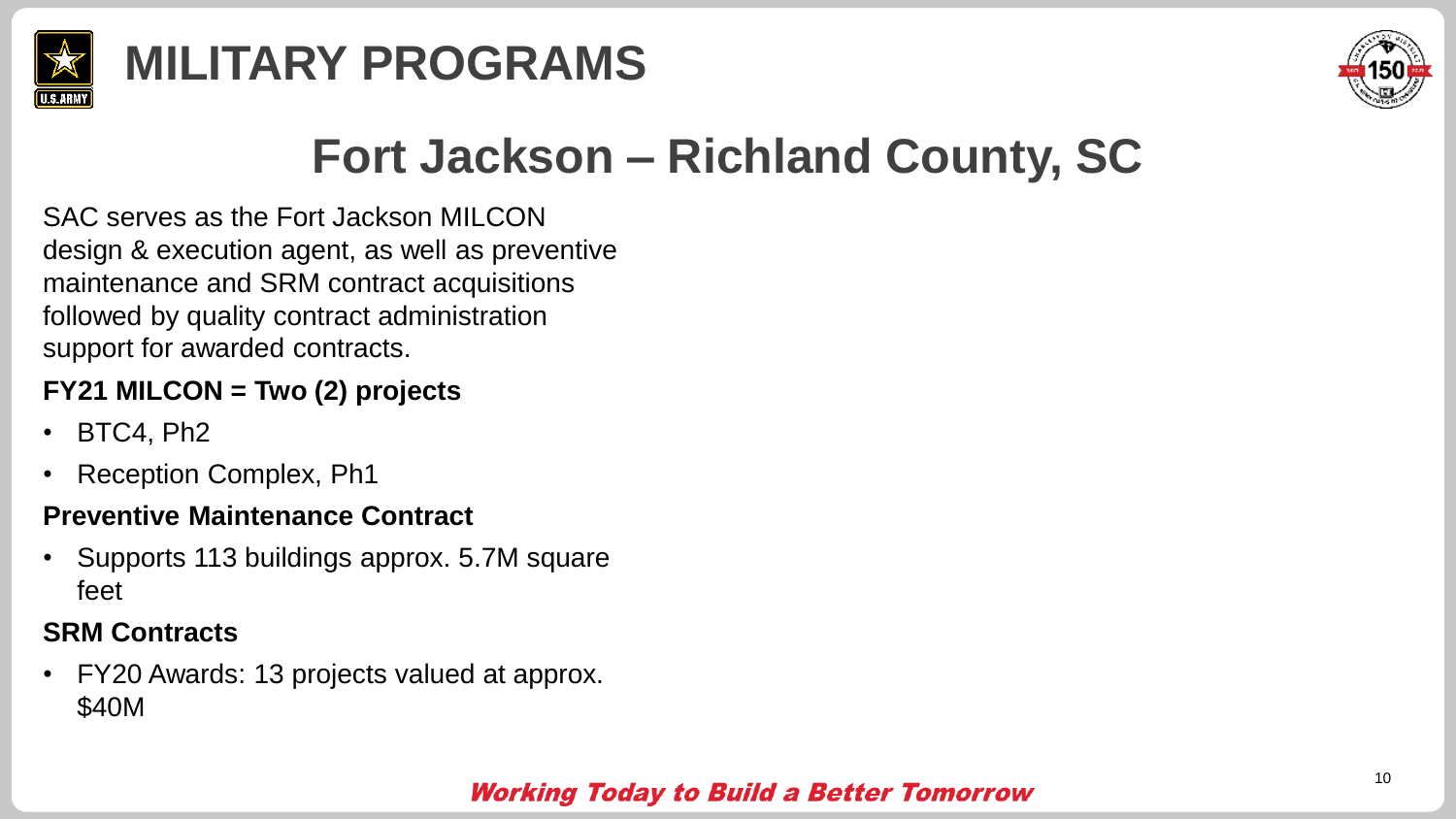

## **Joint Base Charleston**

SAC serves as an extension and force multiplier to the Joint Base Charleston 628th Civil Engineer Squadron staff. At their request, we support SRM contract acquisitions followed by quality contract administration support for awarded contracts for seven (7) mission partners at JBC.

### **FY22 MILCON = One (1) project**

• SAC is Program Manager, NAVFAC is Design & Construction Agent (DCA)

### **SRM Contracts**

• FY20 Awards: 15 contracts valued at approx. \$31M

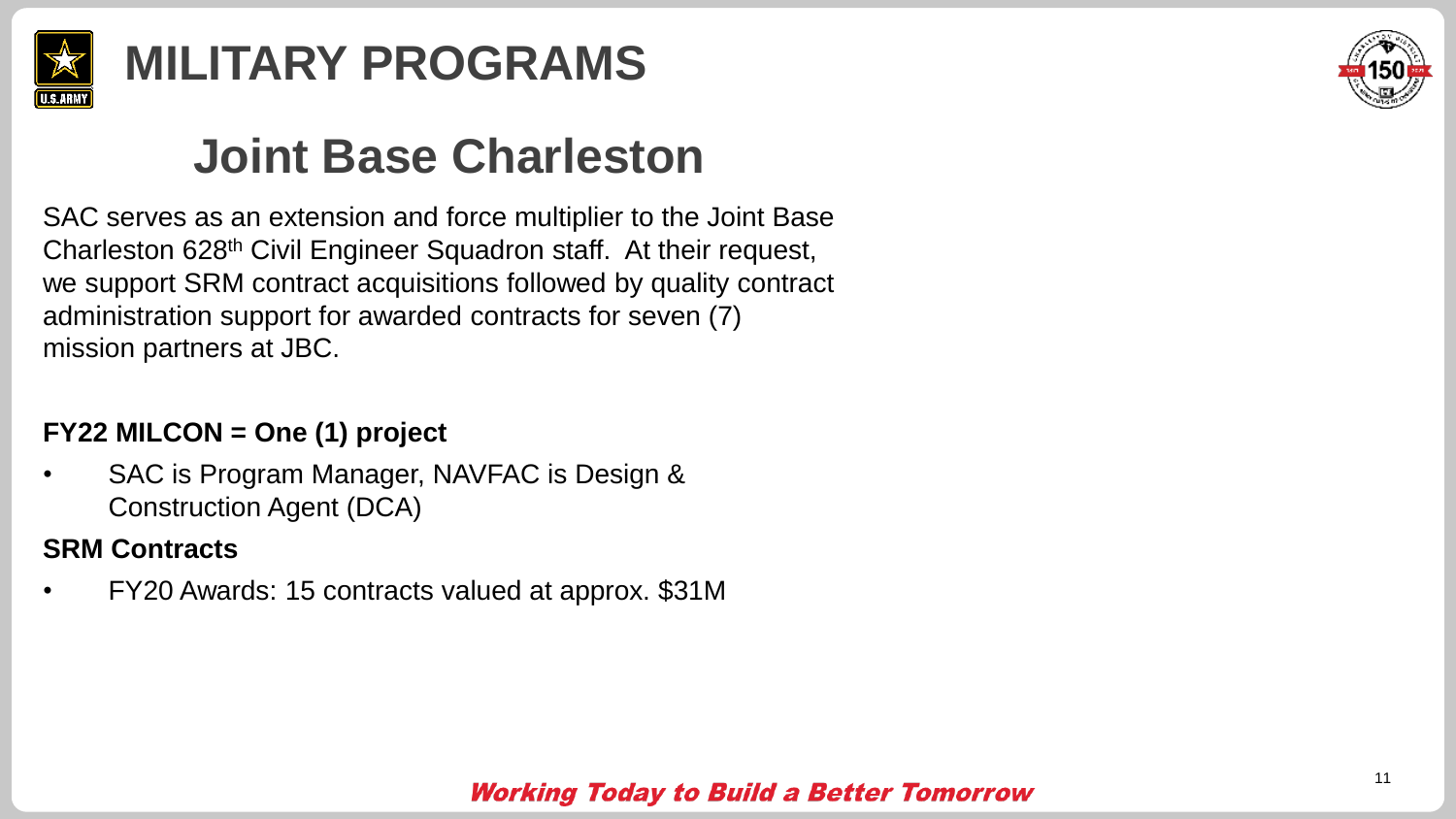



### **81st Readiness Division**

SAC supports mission readiness of 81st RD facilities – 300 sites and 700 facilities - through timely service contract and SRM contract acquisitions.

### **Recurring Service Contracts (\$20-25M/yr)**

- FIS Contracts Recurring Preventive Maintenance & Service Calls
- FIS IDIQ Task Orders Minor Repair Work (HVAC, Electrical, Temp Roof, etc)
- Municipal Service Contracts Custodial, Pest, and Grounds

### **SRM Contracts**

• FY20 awards: \$18M in roofing, HVAC, and whole building renovations

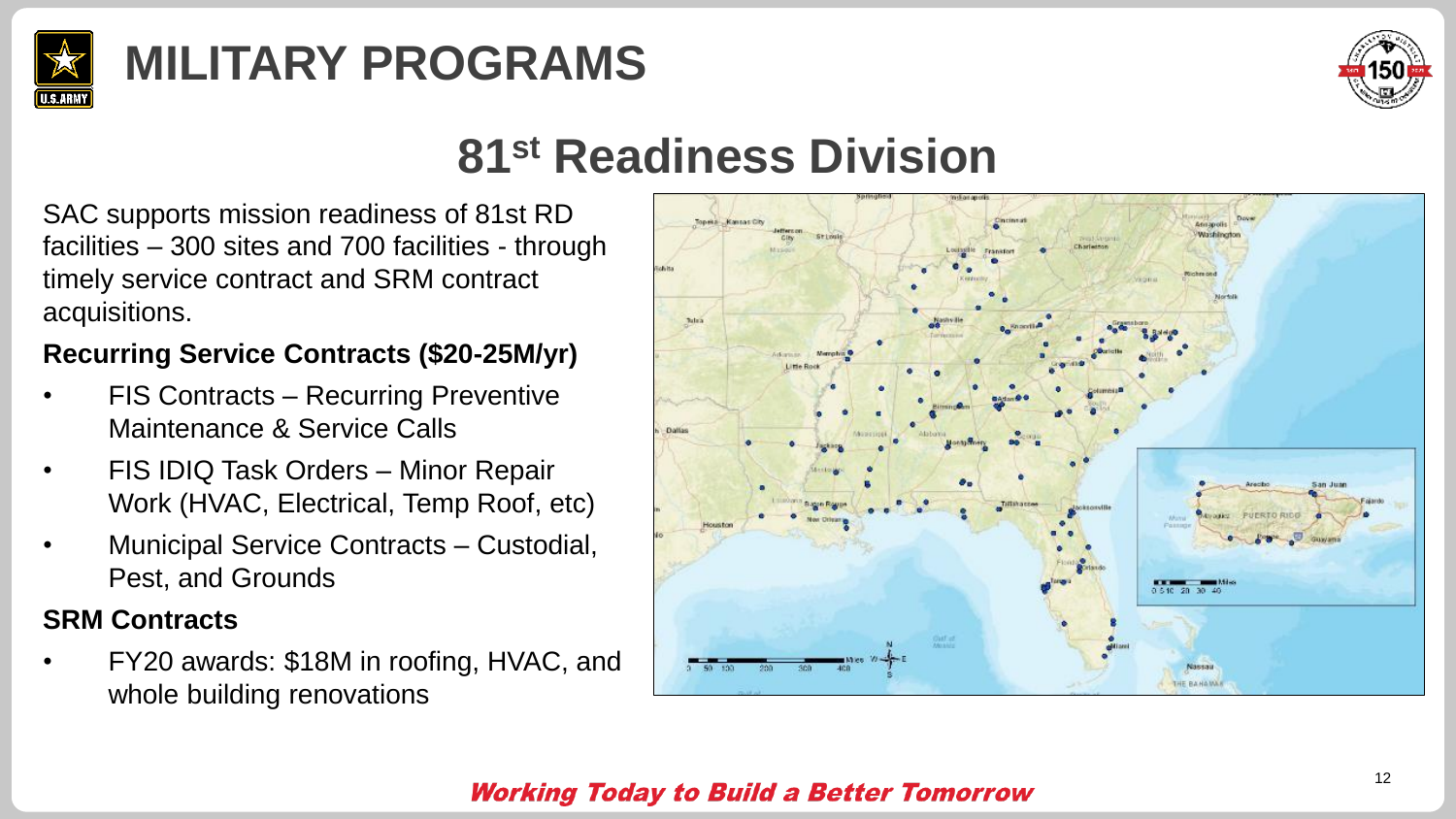



## **Tips to Contractors**

- Read the full solicitation package
- Follow directions in submitting required documentation
- If you have questions during the open solicitation period, ask (the more detailed, the better)
- Performance after contract award
	- Do good work in order to get more work
	- We pay attention to ratings you've received on previous Corps contracts
	- Hold your subcontractors accountable...our relationship is with you, not your sub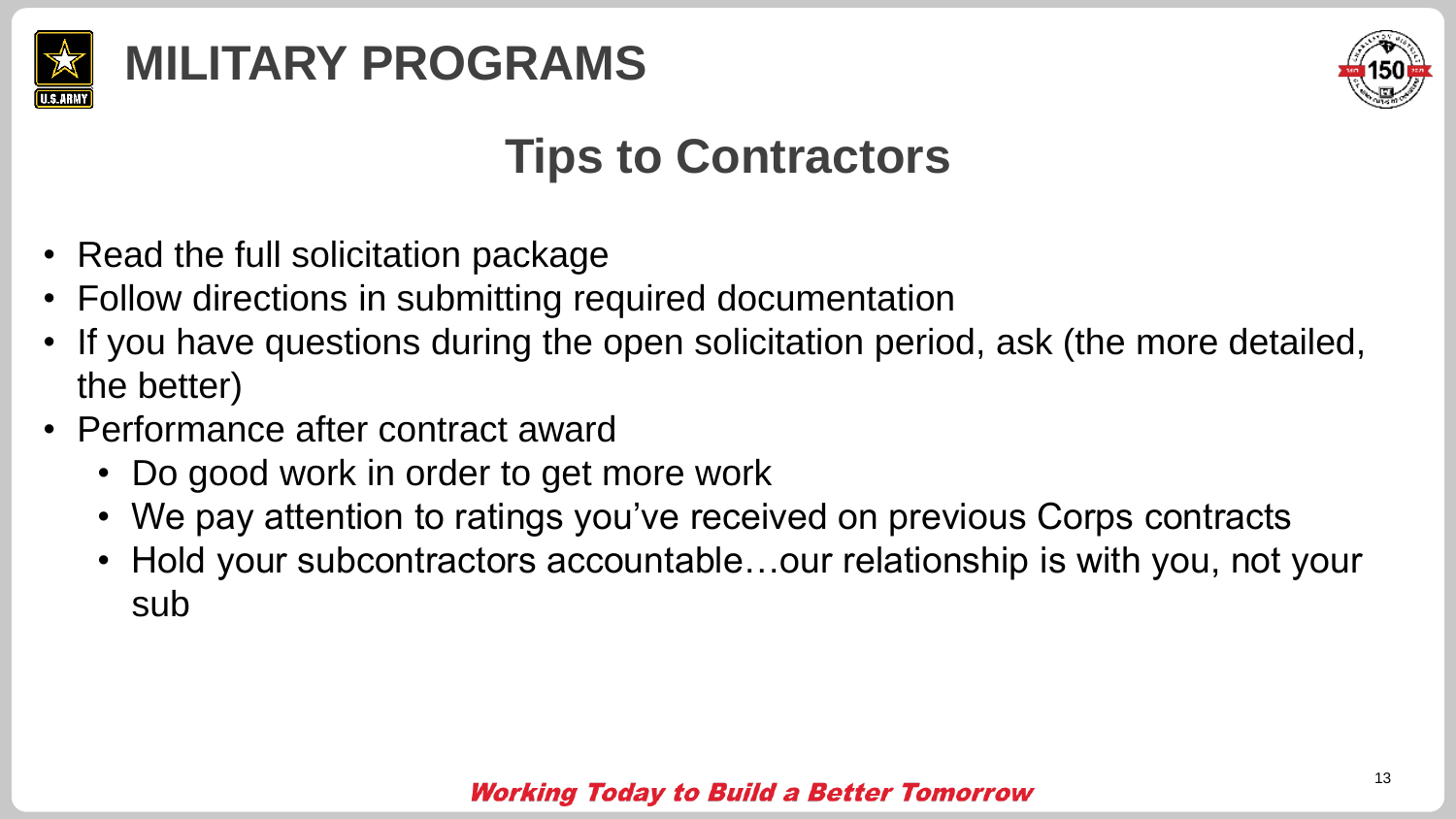



- We are focused on delivering a quality product to the end user when they need it and for a fair and reasonable price, you should be too.
- Understand schedule and cost are equally as important as quality
- Get in, do good work, get finished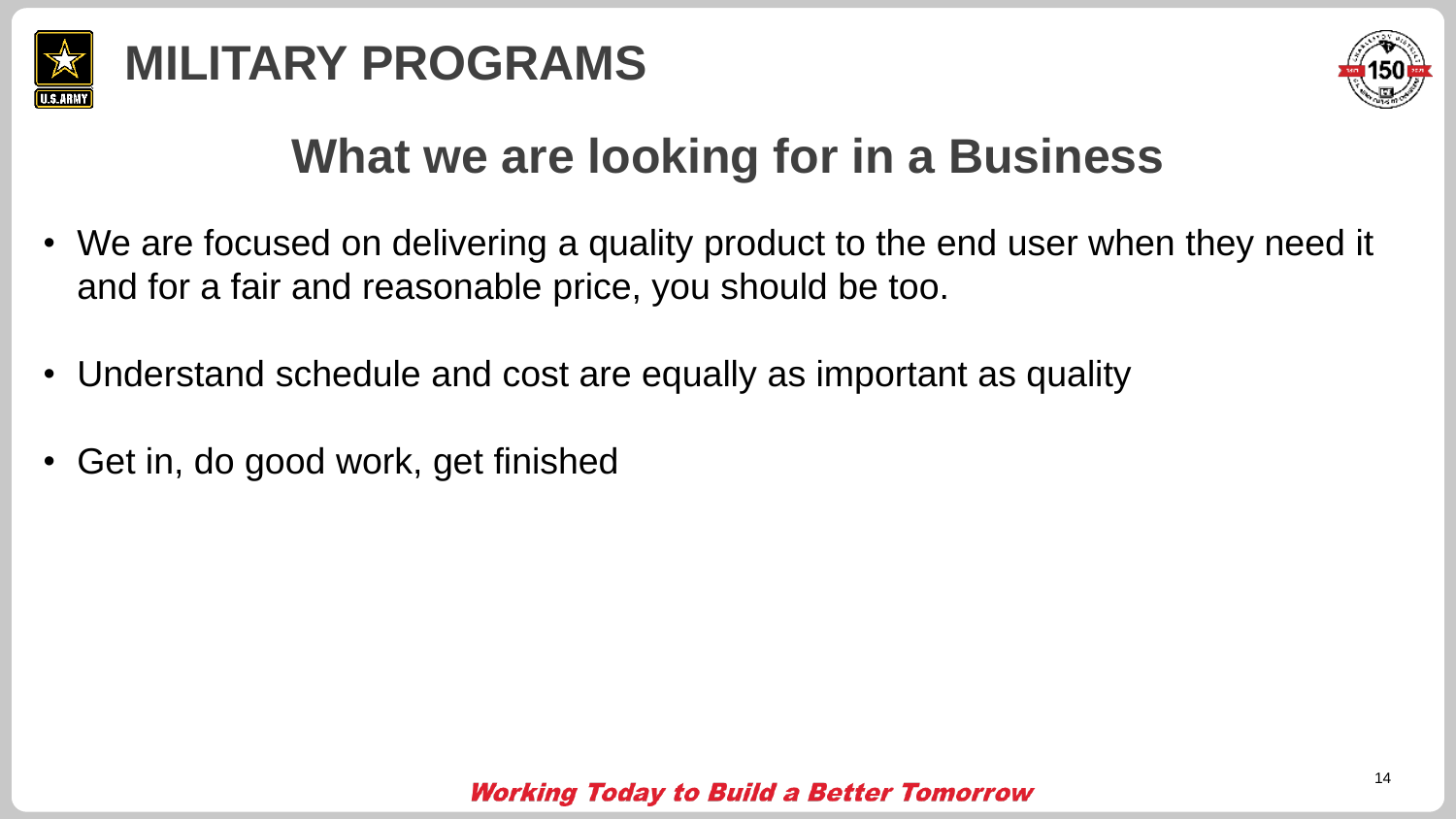



## Overview of Program

Historical dollars and type of requirements

FY21 Projections

Tips to Contractors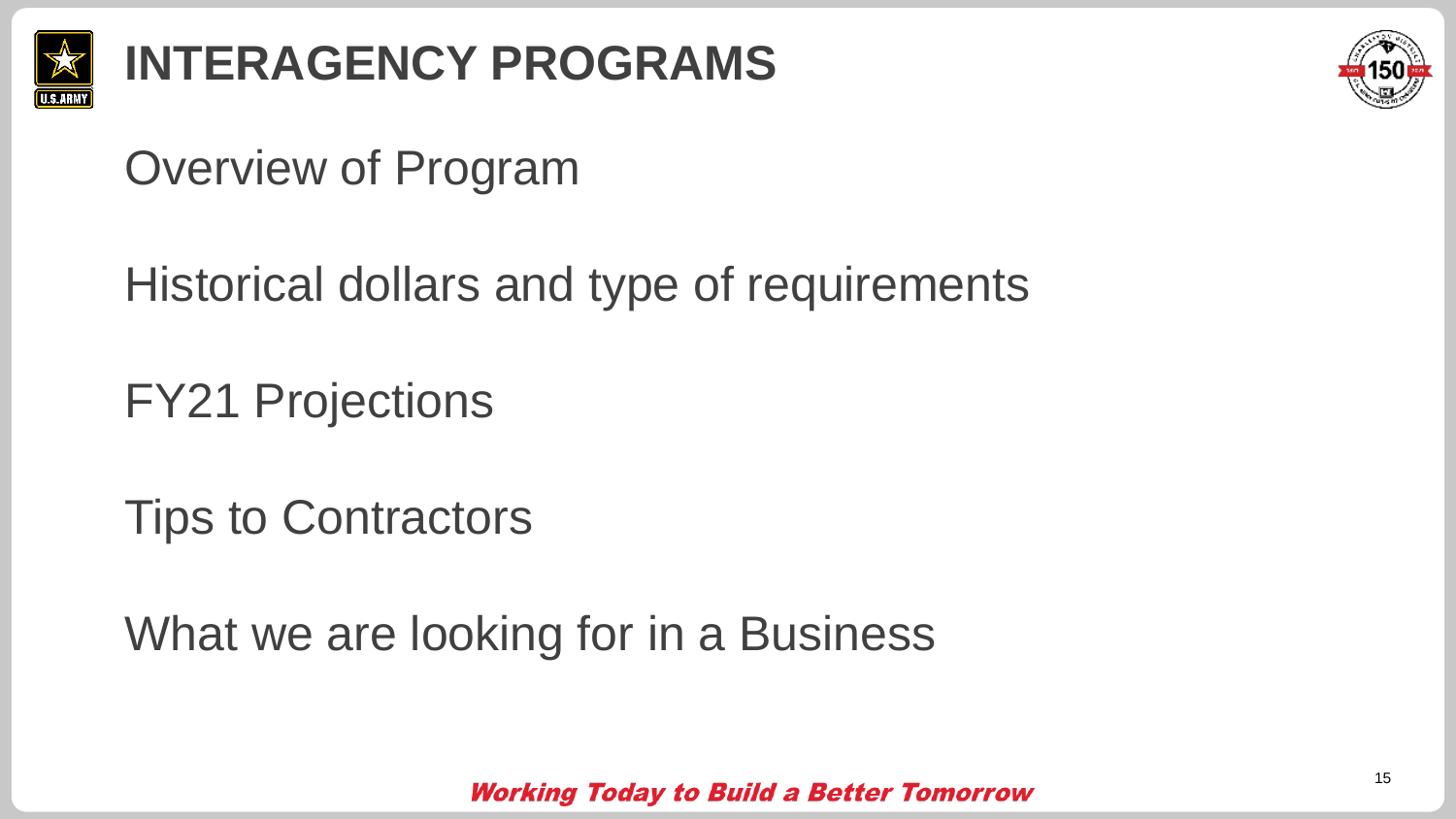



## **Overview of Program**

- Customers located throughout the US and Worldwide
- **Military Customers** 
	- Defense Logistics Agency (DLA)
	- Marine Forces Reserve (MFR or MARFORRES)
	- Cathodic Protection (CP) in Korea, Germany, Romania, Japan, etc.
- **IIS Customers** 
	- Veteran Affairs (VA)
	- National Parks Service (NPS)
	- Savannah River Site (SRS)
- Types of work
	- SRM Construction & Renovation, Paving, Fire Protection
	- Services: PM & FIS (grounds, custodial, refuse, pest, snow removal, etc.)
	- UMMC / MILCON in the SAC AOR
- **Range of Contract Value** 
	- \$15k \$15M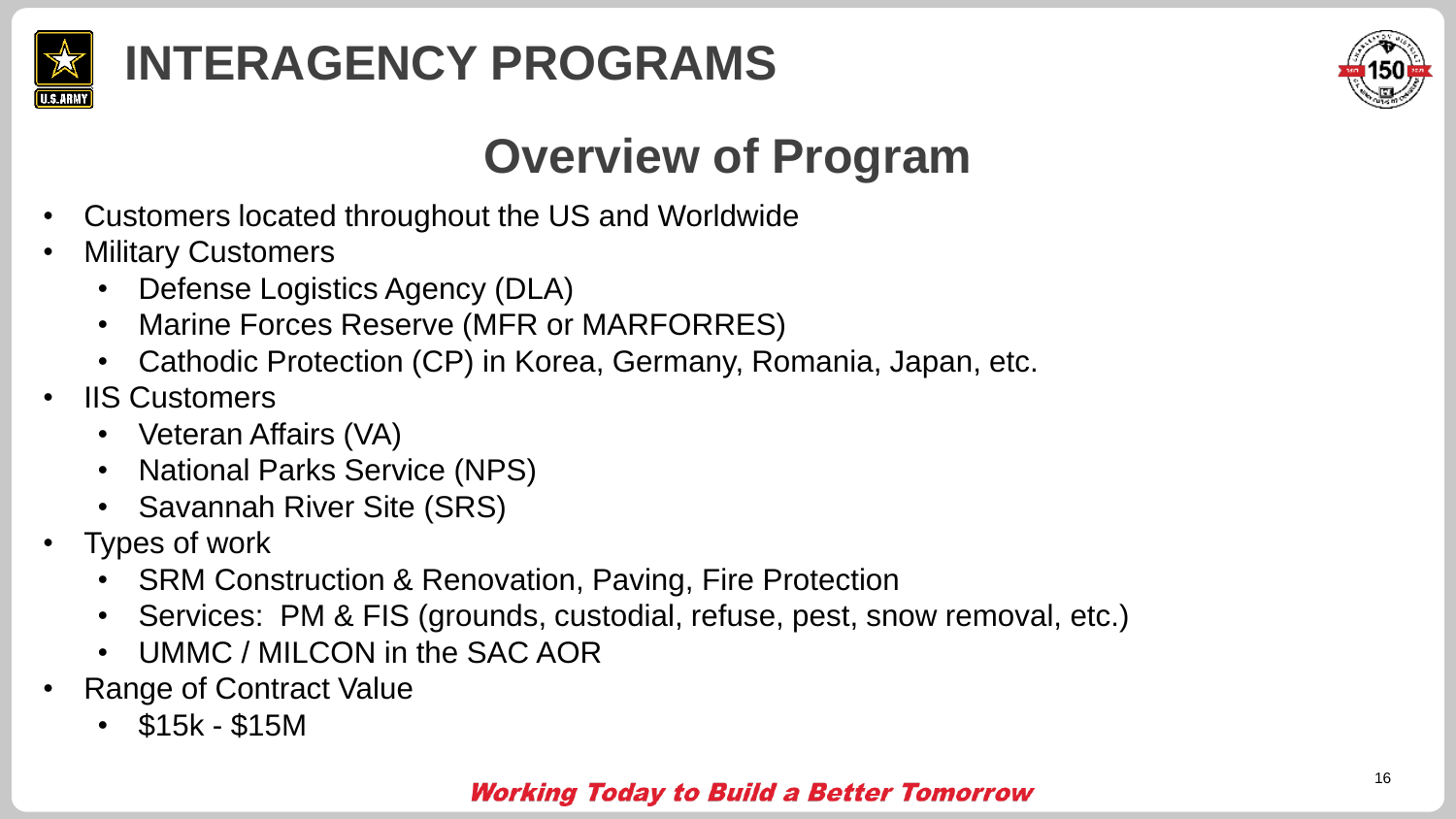



## **DLA – Defense Logistics Agency**

17 Sites Over 11 States

SRM Construction & Renovation

Fire Protection

Facility Investment Services (2 Sites)

- Preventive Maintenance, Service Calls, & **Repairs** 
	- 147 Buildings at approx. 7.1M SF

FY20: 39 awards for approx. \$31M

FY21 Projections

- Fire Protection/Alarms, Anniston, AL
- Fire Protection MATOC, Nationwide

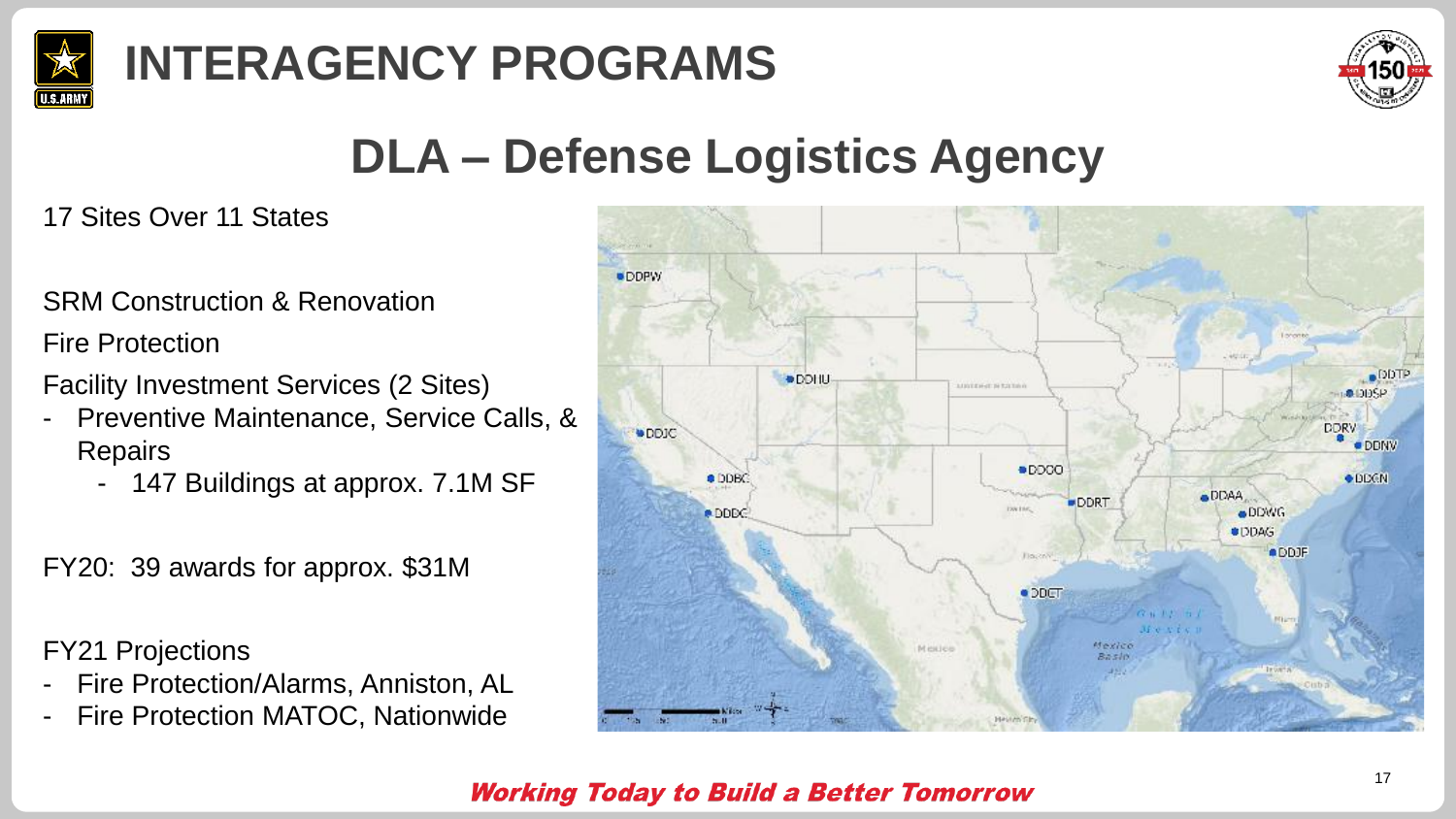



## **MFR – Marine Forces Reserve**

100+ Sites Over 47 States

SRM Construction & Renovation

Facility Investment Services (20 Sites)

- Preventive Maintenance, Service Calls, & Repairs - Services (grounds, custodial, waste, pest, & snow) Vehicle Washracks: PM & Installs (44 Sites) IDS: Monitoring & Installs (100+ Sites)

FY20: 50 awards for approx. \$43.5M

FY21 Projections

- 
- 
- ATFP Upgrades / Ballistic Protection (8 Sites): CA, DE, IL, LA, NY, & PA



- Whole Center Reno, Huntsville AL Roof Replacements (2 sites): South Bend IN & Ft Snelling MN
- VMF Reno, Kansas City MO Dam Improvements, Battle Creek MI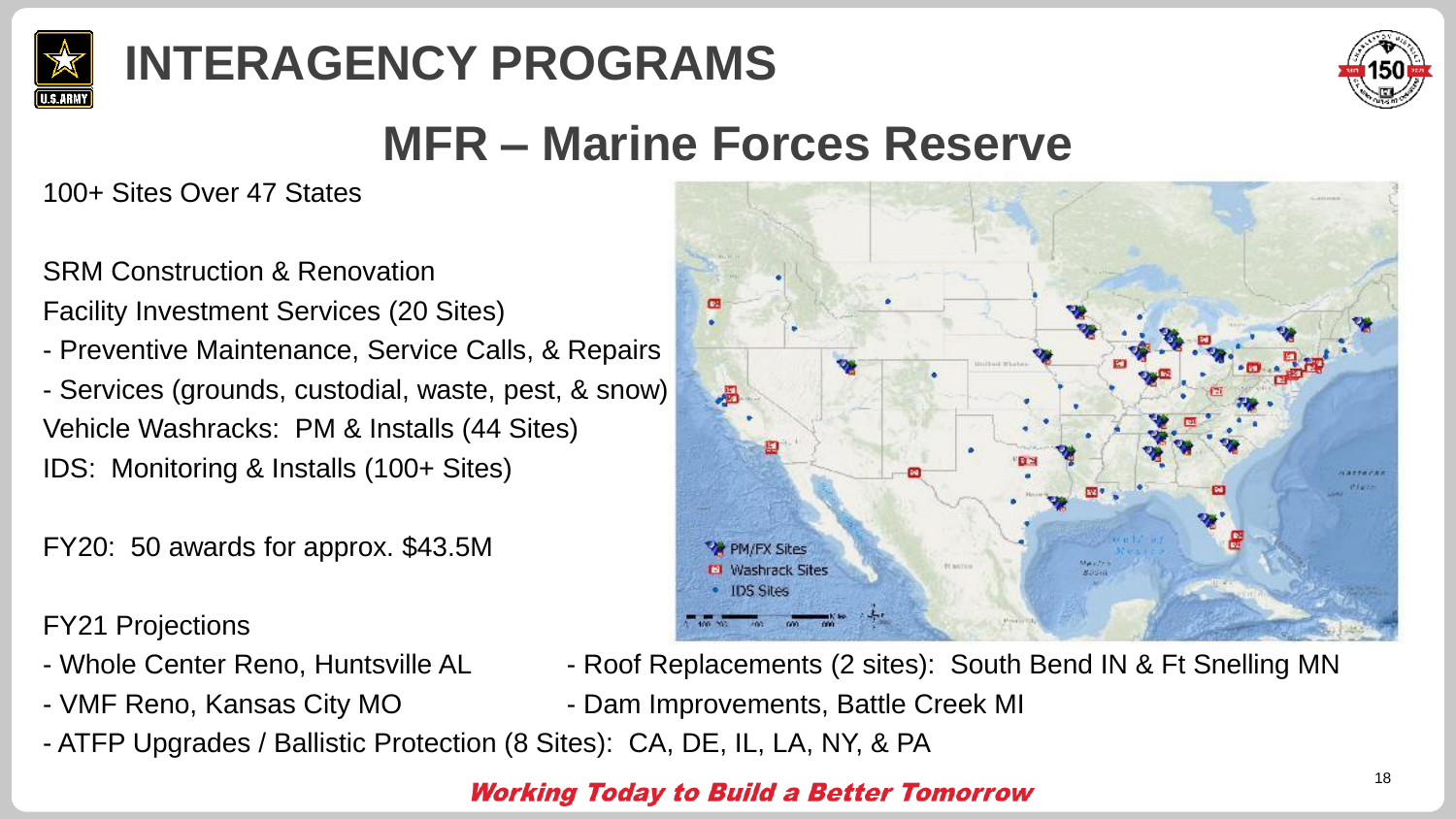



# **IIS - Interagency & International Support**

National Cemetery Administration (VA NCA Columbia)

- FY20: 1 Award for approx. \$10M

Veterans Health Administration (VA Charleston & Columbia)

- FY21 Projections (SDVOSB)
	- VA Columbia
		- Behavioral Health Parking Garage Expansion
		- Prosthetics  **Eye Clinic**
- 

- VA Charleston
	- C&P Clinic (at Charleston AFB)
	- Parking Garage (at VA Hospital downtown)

Department of Energy (DOE) – Savannah River Site (SRS) National Parks Service (NPS) in the SAC AOR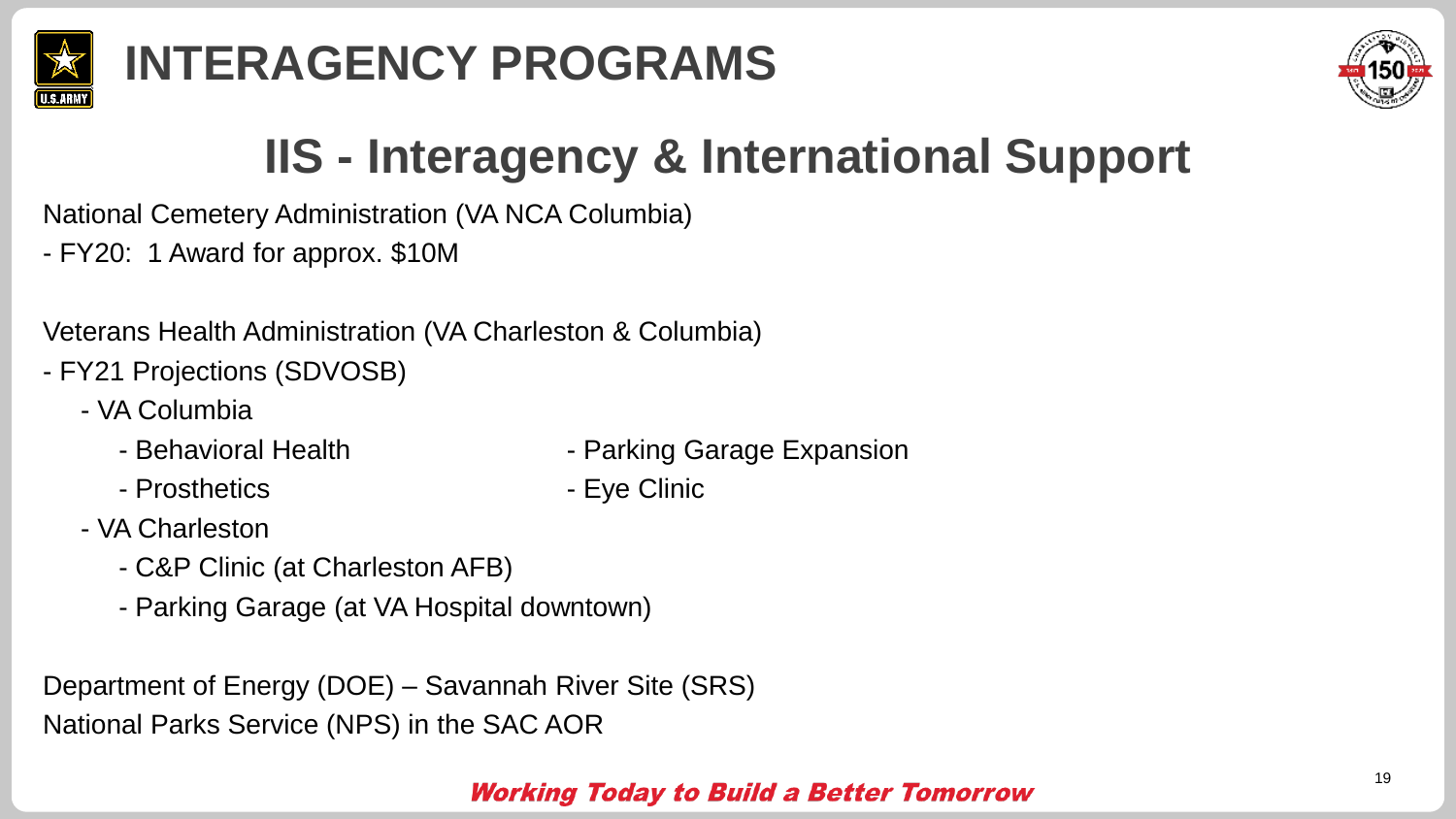



## **Tips to Contractors**

- SRM projects outside of the SAC AOR are administered by the local district field office.
- Document everything, address impacts proactively. Never assume a government delay will result in additional time – document the impact.
- Never perform additional work without a formal contract modification. Local users may request additional work, redirect them to SAC.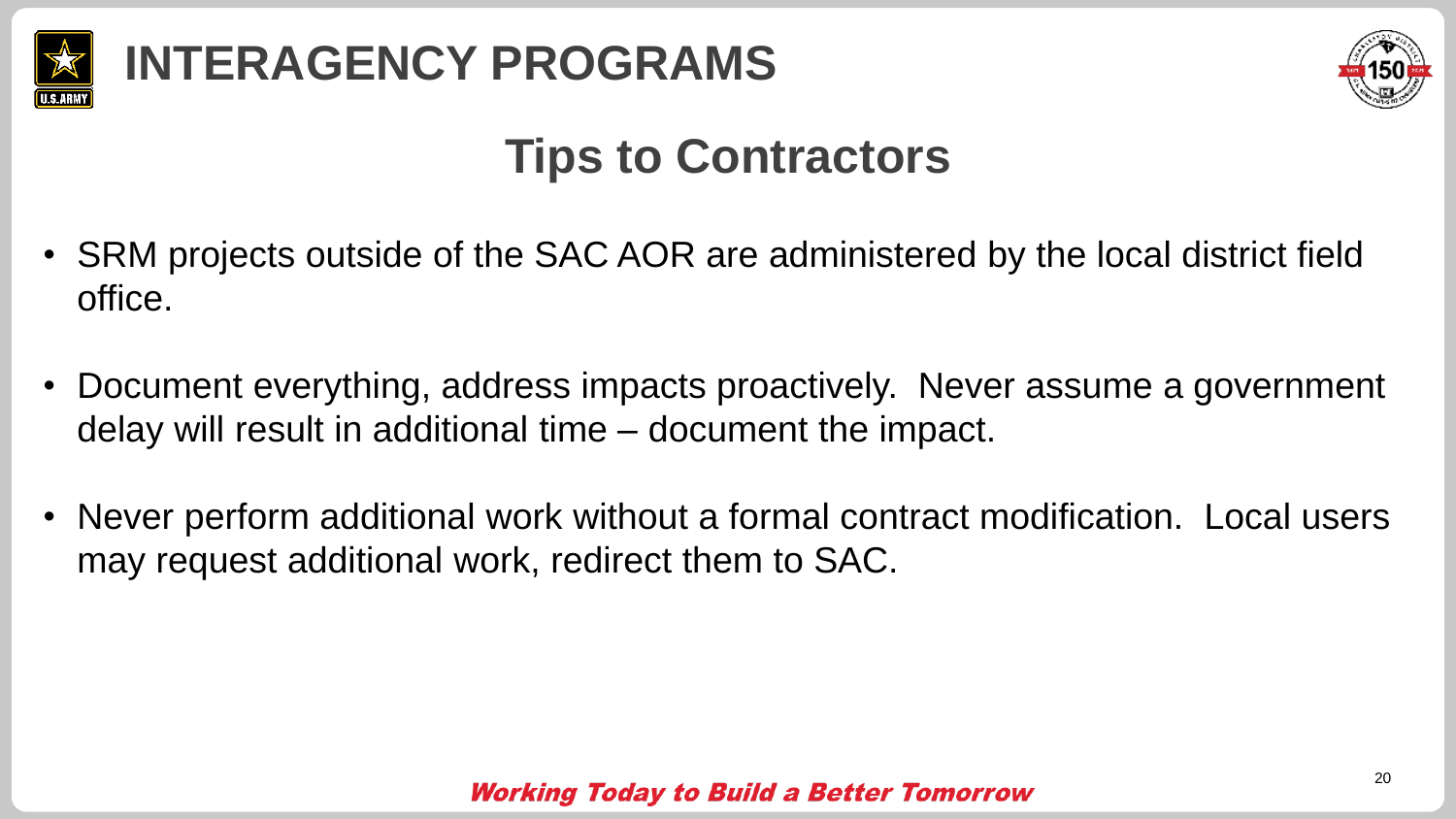



- Ability to work in occupied facilities.
- Clear articulation of your comfort zones. We have work throughout CONUS, let our SB Office know where you are comfortable working.
- Ability to perform work at geographically diverse sites simultaneously.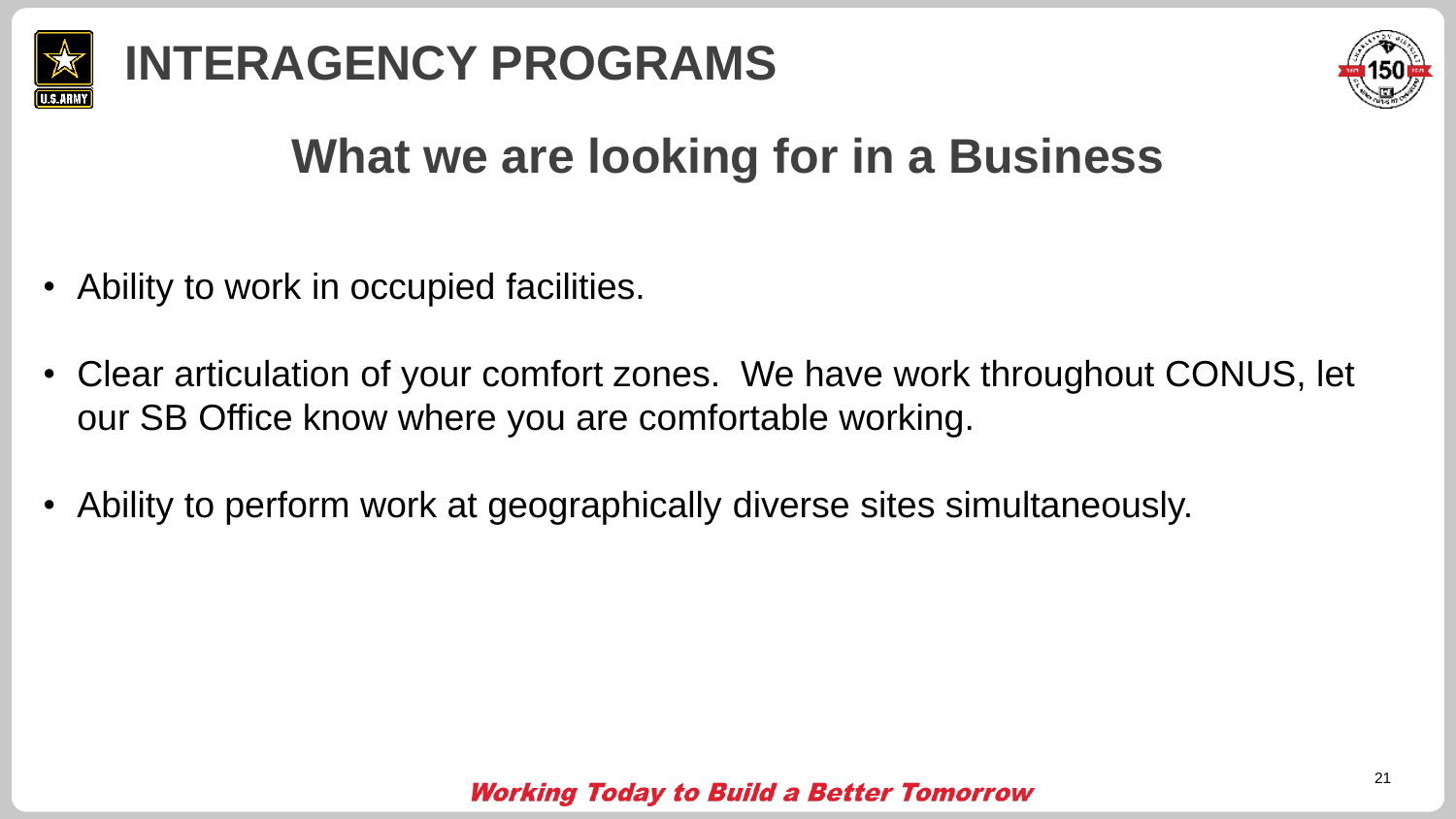

**ENGINEERING DIVISION** 



### Overview of Division

## Tips to Contractors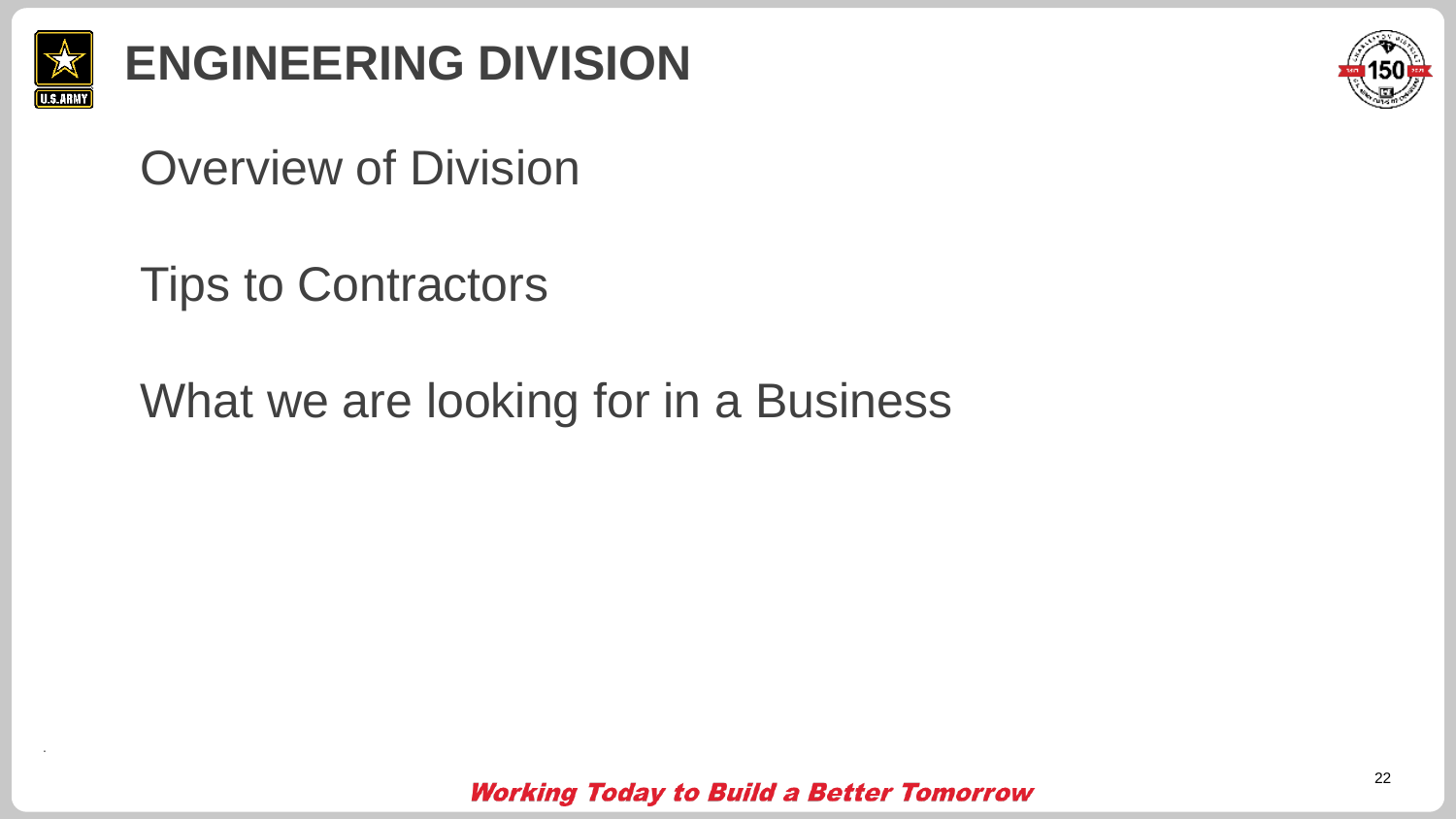

**CONSTRUCTION DIVISION**



## Overview of Division

## Tips to Contractors

## What we are looking for in a Business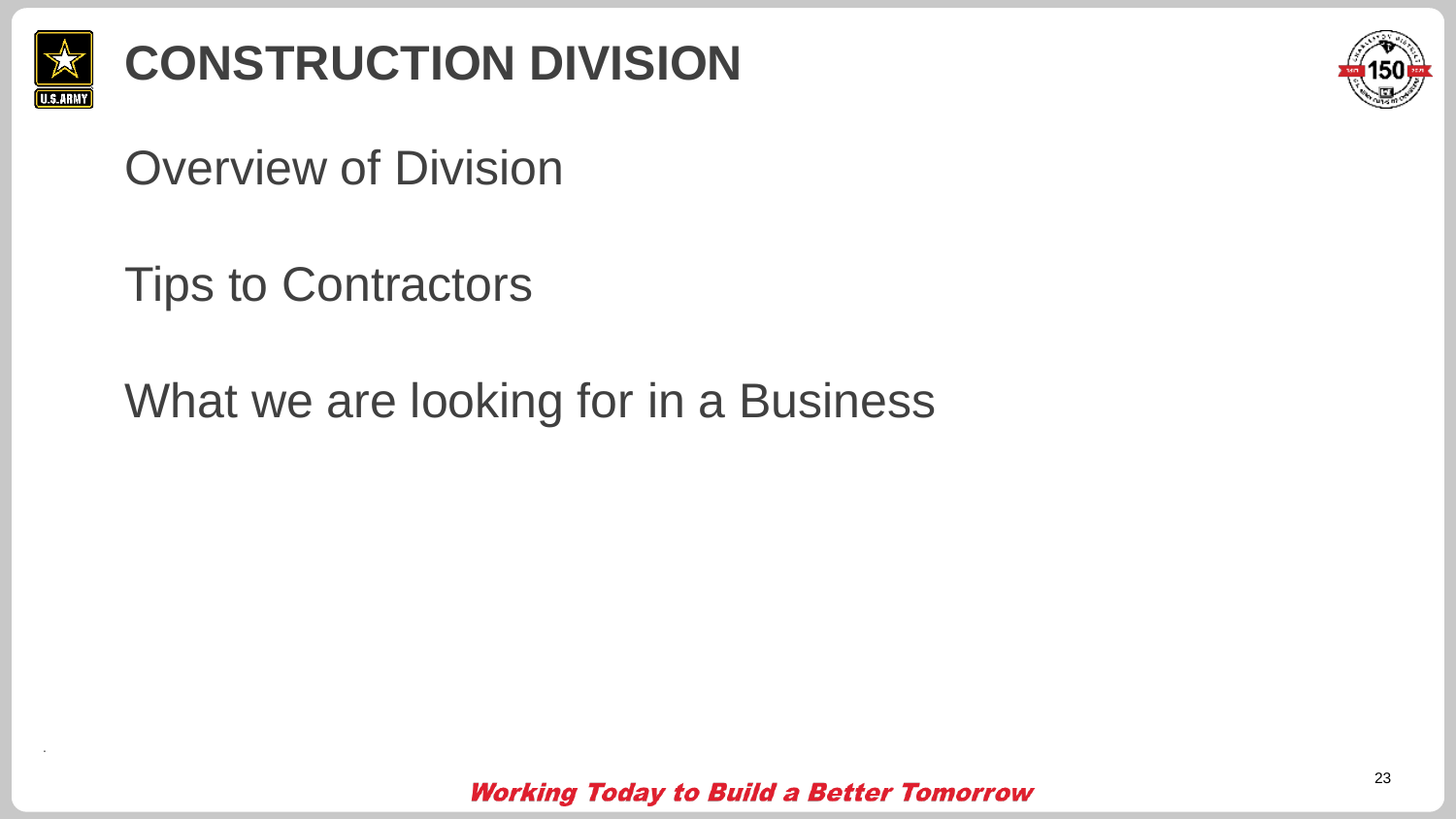

# **CONTRACTING DIVISION**



### Overview of Division

### Proposal Submission Tips to Contractors